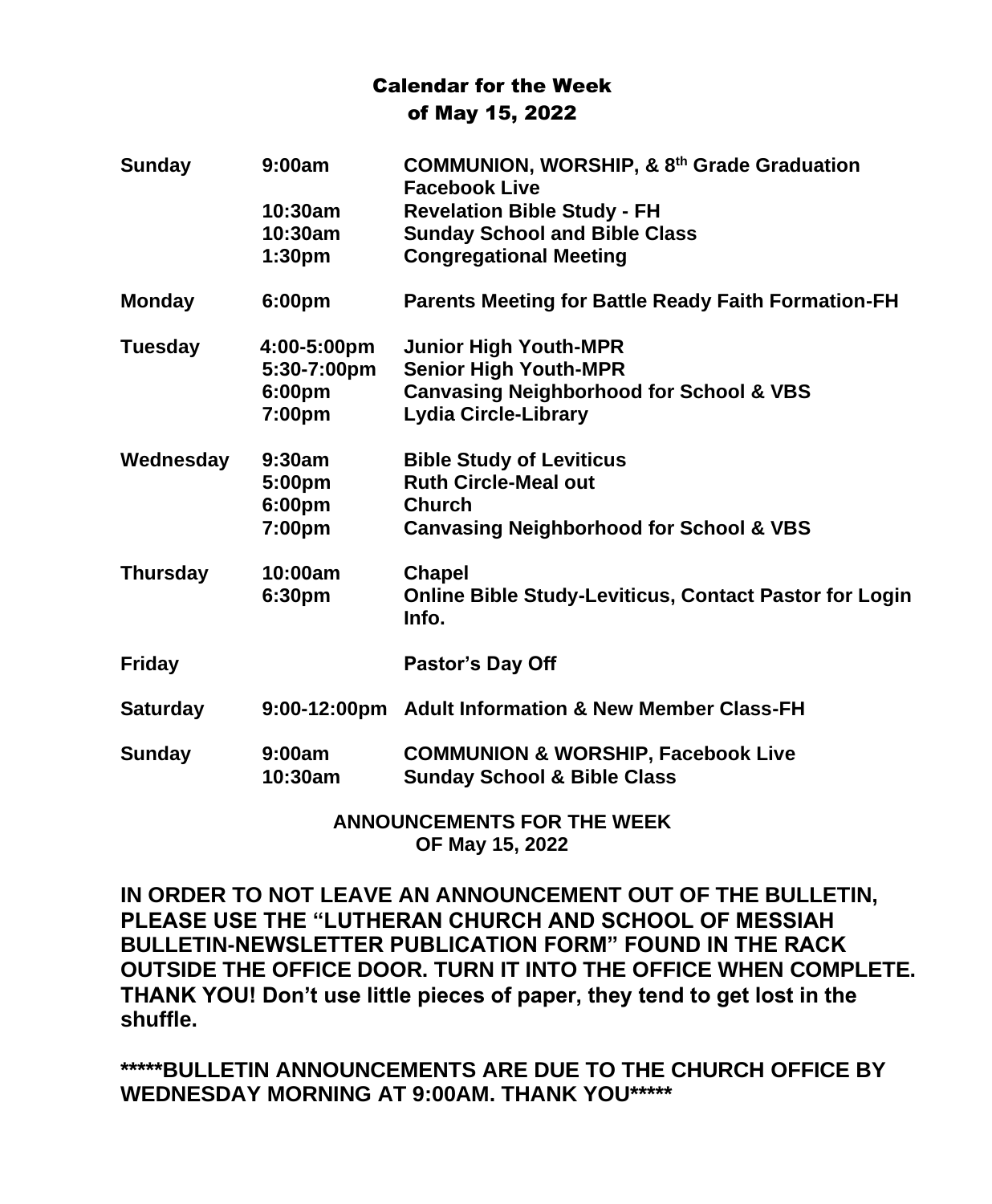**ATTENTION ALL PARENTS/GUARDIANS OF 5TH THROUGH 10TH GRADE STUDENTS!! BATTLE READY – FAITH FORMATION REBOOT MEETING, MONDAY, MAY 16 AT 6:00PM IN THE FELLOWSHIP HALL! Due to circumstances beyond our control, Battle Ready was put to the side. This comprehensive program of Catechism is resuming NOW for all age groups. \*\*This is a must attend meeting so that we are unified to continue the Christian Education of our youth\*\* Questions concerning Battle Ready, please contact Pastor Redeker or Josh Ammon (970-216-8178).**

**Pastor Redeker is teaching an Adult Information & New Member Class Saturday morning May 21st, at 9:00am until Noon in the Fellowship Hall. New or current members, this is a great opportunity for you to strengthen your faith through the study of His Word.** 

New Member Sunday is June 5<sup>th,</sup> immediately following church in the Fellowship Hall. It will be a brunch potluck this time. Please bring dishes to share. Come eat and fellowship with your church family! "That we may be mutually encouraged by each other's faith, both yours and mine."

-Romans 1:12. See you there!!

**The 7th/8th Grade Class Donations-** Thank you to everyone who chose to help cover high gasoline costs for this trip. We appreciate your generosity and your support! -Kathy Reed

**We are still seeking donations for Letha Wallace's moving expenses** to Grand Junction in June. Letha has accepted the call to be our 7<sup>th</sup>/8<sup>th</sup> grade teacher.

**VBS ITEMS NEEDED:** VBS runs from June 13-17. We need various items. Please check the bulletin board and help out where you can. Anything is appreciated!

## **INCOME FOR THE PERIOD: 5/05/2022 – 5/10/2022**

**Amounts**

| \$14,693.11 |
|-------------|
| \$20,411.00 |
| \$34,438.38 |
| \$81,642.00 |
|             |

**SCHOLARSHIP PROGRAM –** Fund Raising continues. If you would like to donate, please write **"scholarship"** on the memo line of your paper or "online" check. Thank you!

**National Youth Gathering–** Less than 75 days and our group of 15 leave for Houston! We learned this week that the SUV we were planning to take is no longer available. We need a replacement. If you have a SUV that you would be willing to let us borrow July 7-15, please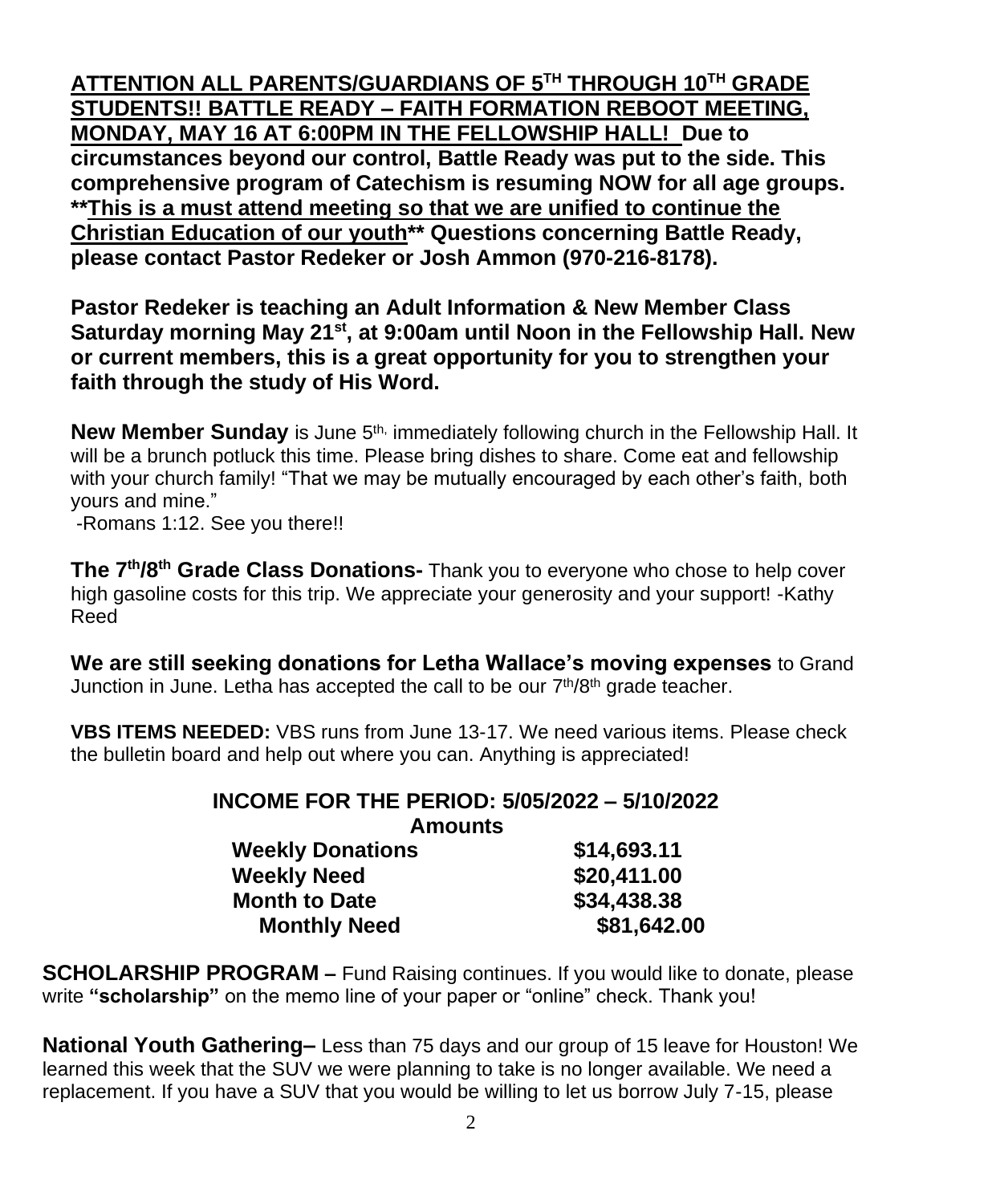contact me. If we cannot find a replacement vehicle, then we are looking at an additional \$1,200 in rental fees that we would need to raise. We are also looking for donations to help cover the cost of shirts and snacks. We will be taking donations for JUCO parking that will cover our gas costs for our travel. If you would like to donate to this wonderful opportunity, please let me know or mark on your offering envelope. These amazing students have worked so hard and are very excited for this opportunity to grow in their faith, make new friendships, and see that they are not alone in their faith with 25,000 other young Lutherans! Thank you for all your support and prayers! Thank you! Glacia **970-201-0038**.

**Youth Group** will be going to Corn Lake on May 31st. Youth will meet at the church @ 6:00pm to leave and will be returning at @ 8:00pm.

**YARD SALE FOR 2022** will be early this year. The dates are July 14th, 15th, 16th. We will be accepting donations beginning May 23rd in the gym, Monday thru Friday from 9am to 4pm. The first week of set-up will start Monday, June 27<sup>th</sup>. Please consider helping with set-up even if you only have an hour or two. It is a great opportunity to make new friends and OH! the treasures you might find. LUNCH will be provided for helpers. \*\*\*Last year's yard sale proceeds of \$8,600 were distributed to the: School, Preschool, Youth Group, Nursery Roll, Messiah Mav's. Birthright, ARC, VFW, Goodwill, Salvation Army, Van repair, Miniblinds for 3 offices, Dirt Work for the playground, Security Camera and signage on 11<sup>th</sup> and Teller<sup>\*\*\*</sup>

**SPANISH TEACHER NEEDED FOR THE NEXT YEAR–** We STILL need a Spanish teacher for the 2022-2023 school year. If you know of a Christian who would be able to teach 10 hours a week in the afternoons, please have them contact Karen Mead. Please keep your ear to the ground and help us discover who God has set aside for us.

**THRIVENT CHOICE DOLLARS-**Thrivent members do not forget to direct your Choice Dollars to the church general fund or to the school scholarship fund. You have 2 easy options to direct your Choice Dollars: Online at [www.thrivent.com](http://www.thrivent.com/) or by calling **800-847-4836**.

**NIGHT VISION:** Praise Him Ministries is hosting the Night Vision event on July 8<sup>th</sup> and 9<sup>th</sup> right here in Grand Junction at Intermountain Veterans Memorial Park! If you would like to see a lineup of the performers for each day, you can do so @ [www.praisehimministries.org.](http://www.praisehimministries.org/) If you wish to purchase tickets, you can do so online @ [www.phmtickets.com.](http://www.phmtickets.com/)

**BIRTHRIGHT UPDATE:** Birthright's guiding principle is "It is the right of every pregnant woman to give birth, and the right of every child to be born." Their motto is "We love them BOTH, mother and baby." Their current needs are diapers sizes 4 and 5 and wipes. They could also use towels and bath supplies, boys clothing (preemies through 12 months), girls' clothing (preemies through 24 months), socks size 12 months through 24 months. All donations are always appreciated. Thank you for your support.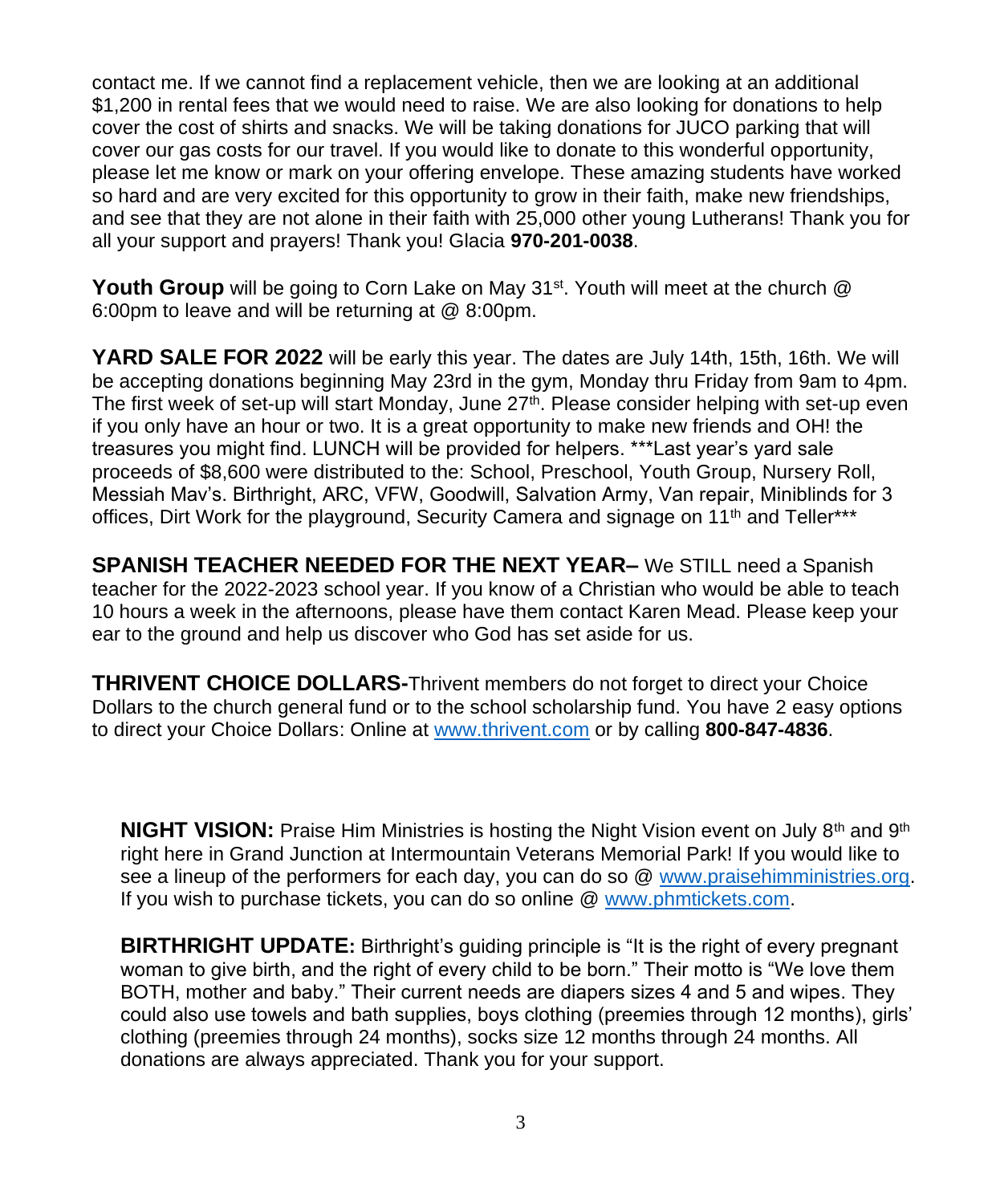**Dorcas Circle** will be meeting for lunch at Applebee's @ 11:30am. Thereafter, Dorcas will meet for circle at 1:00pm in the church library.

**SHE HAS A NAME:** "SheHasAName" is a nonprofit organization dedicated to helping girls in Kenya get out of poverty-based prostitution. For several years this organization has led trips to Kenya to support and serve, bringing Christ's presence to the people who need it. Because of COVID-19, there has not been a trip since 2019, but this year from June 15 – 18 a group will be going. As a college student with my heart in ministry, this is an opportunity too good to let pass. If you are willing to donate financially to help this trip happen, I would be beyond grateful! Of course, I am willing to work for support as well, so if you have a job for me be sure to let me know! The total trip cost will be between \$2,500 and \$3,000 and it is advised to have the ticket cost covered ASAP (\$1,200-\$1,500). Be on the lookout for fundraisers and please contact me if you would like to help support me or any other students! To learn more, you can contact me at **970-985-5660** or Email: [cjpowell48@gmail.com.](mailto:cjpowell48@gmail.com). Thank you

**LWML MITES-** Mite boxes are used for the collection of money for missions. Twenty-five per cent of the mite offering is sent to international LMWL for mission projects. Mite Money is used to further God's Kingdom through the mission projects selected by delegates at district and international conventions. Place your mite box wherever you can feed it: dressing table, office desk, laundry room, car, kitchen counter, etc. You mite want to give your mite box to family members and friends.

**CHURCH CAMP IS CANCELLED DUE TO A WEDDING AND LACK OF FUNDS**. We'll let you know dates for next year's camp as soon as we know them. Questions??? Call Karen Skoog at 970-245-2838 and leave a message.

## **LCMS FOUNDATION GIFT PLANNING MESSAGE:**

Faithful stewardship of your estate means keeping up with changes in the world and in your personal life and making sure your plans are up to date. Laws can change over time. You also may have moved from one state to another since the last time you created a plan. Powers you grant through a Power of Attorney document may be different now than fifteen years ago. Your attorney needs to review your plan. Your Messiah Gift Planning Counselor can get you ready for that visit by getting you organized and documenting your current situation and wishes. Contact Jason Jones at [Jason.Jones@lfnd.org](mailto:Jason.Jones@lfnd.org) or call him directly at **(970) 988-0305**.